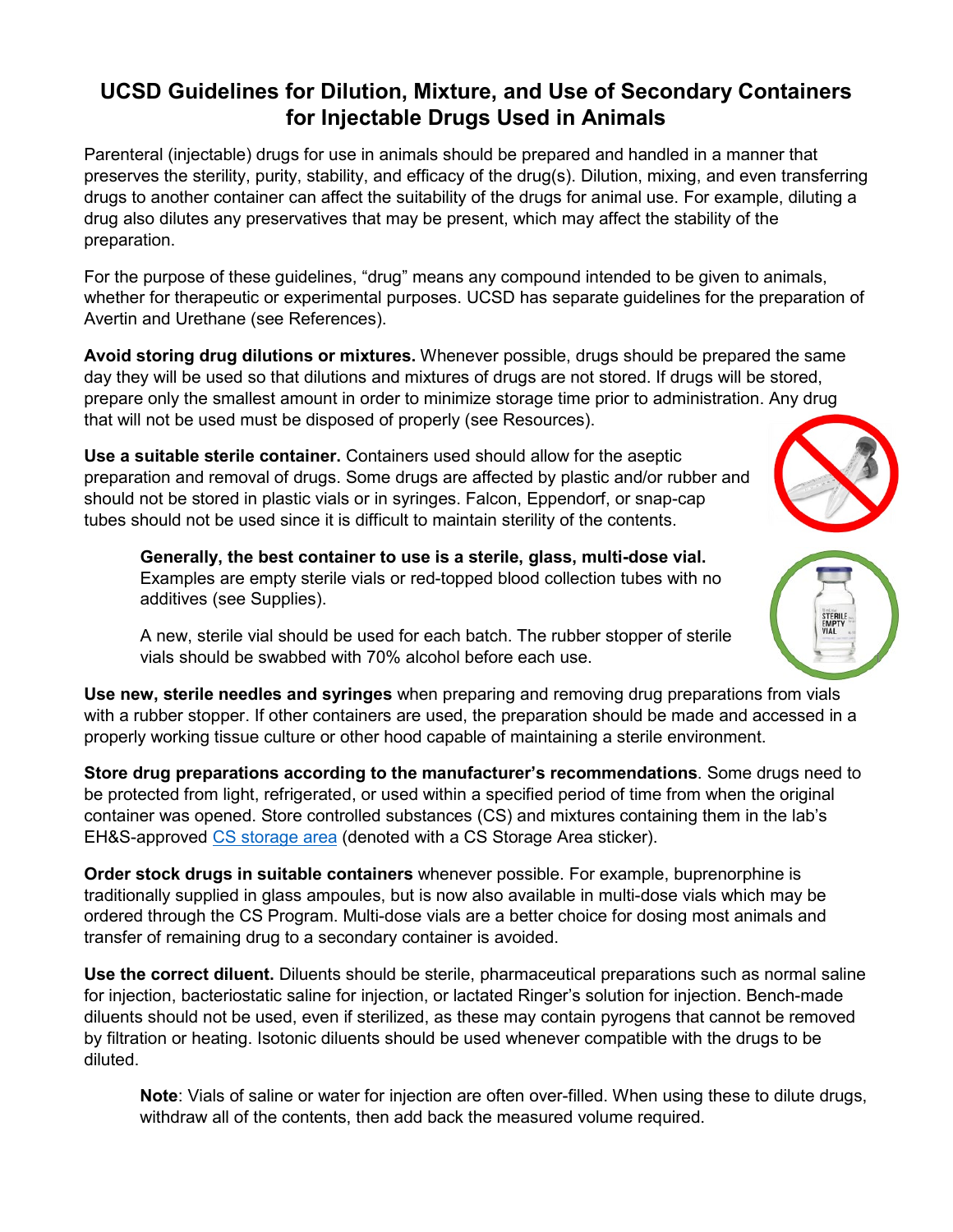**Drug preparations for terminal use** (animal is anesthetized and never recovers from anesthesia) do not need to be prepared aseptically; however, stock bottles of drugs should not be contaminated when making the preparation.

**Label each container properly**. Each container of prepared drug or mixture should be labeled with the following:

- **The date the dilution or mixture was prepared**
- **Full name of each drug and diluent in the container**
- **Final concentration of each drug in mg/ml**
- **Expiration dates of each drug and diluent**
- **The "Discard date" for the preparation**

Unless otherwise specified by the manufacturer, the discard date is the earliest expiration date of drug or diluent in the container, or thirty (30) days from the preparation date unless published data indicate the mixture is safe and effective for a longer period of time, whichever is earlier. Secondary containers of drugs that are not diluted, mixed, or otherwise adulterated may be used until the expiration date found on the original container.

Published data have shown that mixtures of Ketamine, Xylazine, and Acepromazine remain safe and effective for 180 days (6 months) after mixing.

Follow all requirements of your Controlled Substance Use Authorization (CSUA) and the Chemical Hygiene Plan's [labeling requirements.](http://blink.ucsd.edu/safety/research-lab/chemical/storage/index.html#Label-chemical-containers)

**Check before you inject.** Drug preparations, even those for terminal use, should be examined prior to administration for evidence of contamination or degradation. Check for:

- Particulate matter, turbidity, or discoloration.
- Damage to the rubber stopper that may lead to contamination.
- Proper labeling.

Contaminated or degraded preparations should not be used. Dispose of the preparation properly (see Resources).

Refrigerated solutions for injection should be room temperature before injecting, unless otherwise directed by the manufacturer.

**Supplies:** You can place a miniRequest in Marketplace to order the following items. After selecting miniRequest, search for 'MWI' under suppliers. Choose the 'Non-Controlled Substances Only' listing. These items are also available from other sources.

**Sterile multi-dose vials** - Empty Sterile Vials Clear 25 x 10ml Catalog No: 012286

**Red top blood tubes** – Bld Col Tube 5cc Red No Add B100 Catalog No: 002402

**Sterile saline** (10ml) - Sodium Chloride 0.9% Inj 25 x 10ml Catalog No: 033500

**Sterile bacteriostatic saline** (30 ml) – Sod Chlor .9% Inj 30ml Bx25 Bacteriostatic Catalog No: 035830



Normal saline exp 7/19 Discard 7/6/17

 $9/19$